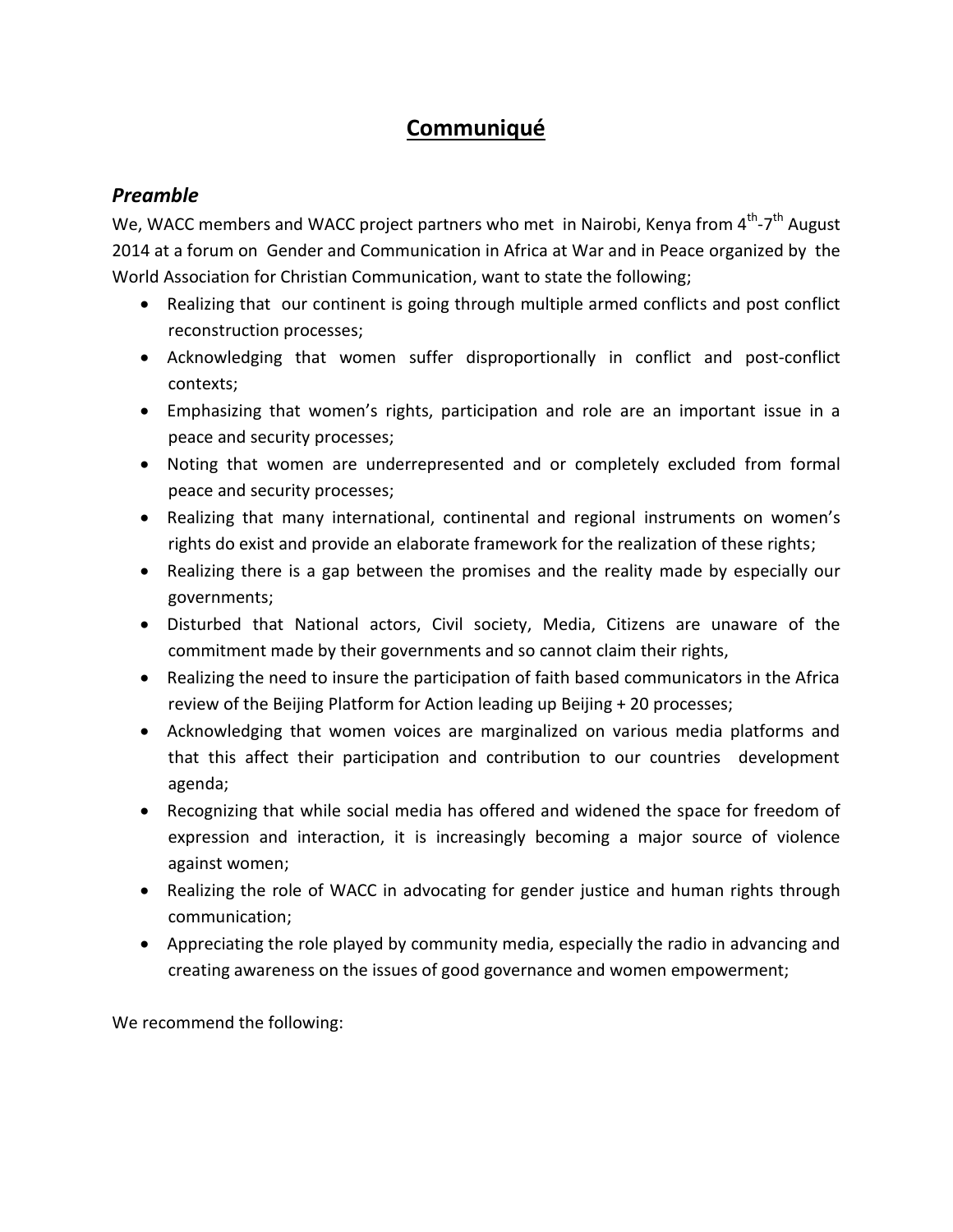To Communicators and Media Professionals

- Profile the role and perspectives of women before, during and after conflict and in peace and security processes.
- Promote national and regional monitoring on the implementation of laws, policies and plans around women's right issues.
- Come up with comprehensive programmes to tackle socio-cultural norms that have negative implication on gender justice.

To internet service providers

- Take responsibility to ensure that women rights are protected and safeguarded on social media.
- Block or remove content that perpetuate violence against women.

To Media Owners

- Give space and airtime in news content on issues that promote women rights and challenge gender stereotypes.
- Ensure gender sensitivity in the recruitment of women and men in the media and during promotions.
- Put in place measures that would ensure the media houses are gender responsive in how they conduct their business.

To National Governments

- Ratify and domesticate the international and AU/RECS protocols e.g: UN Resolutions 1325 and 1820.
- Create awareness on national action plans that have been developed to implement the resolutions.
- Budget and allocate resources for the implementation of the action plans.
- Put in place legal/policy framework on how to deal with violence against women on social media.

To civil society

- Work towards changing attitudes of society and socio-cultural norms and attitudes towards women and girls.
- Educate the society on the existence of the promises in international, continental and regional mechanisms and the commitment their governments have made.
- Sensitize the public, internet providers and media practitioners on how social media is perpetuating violence against women.